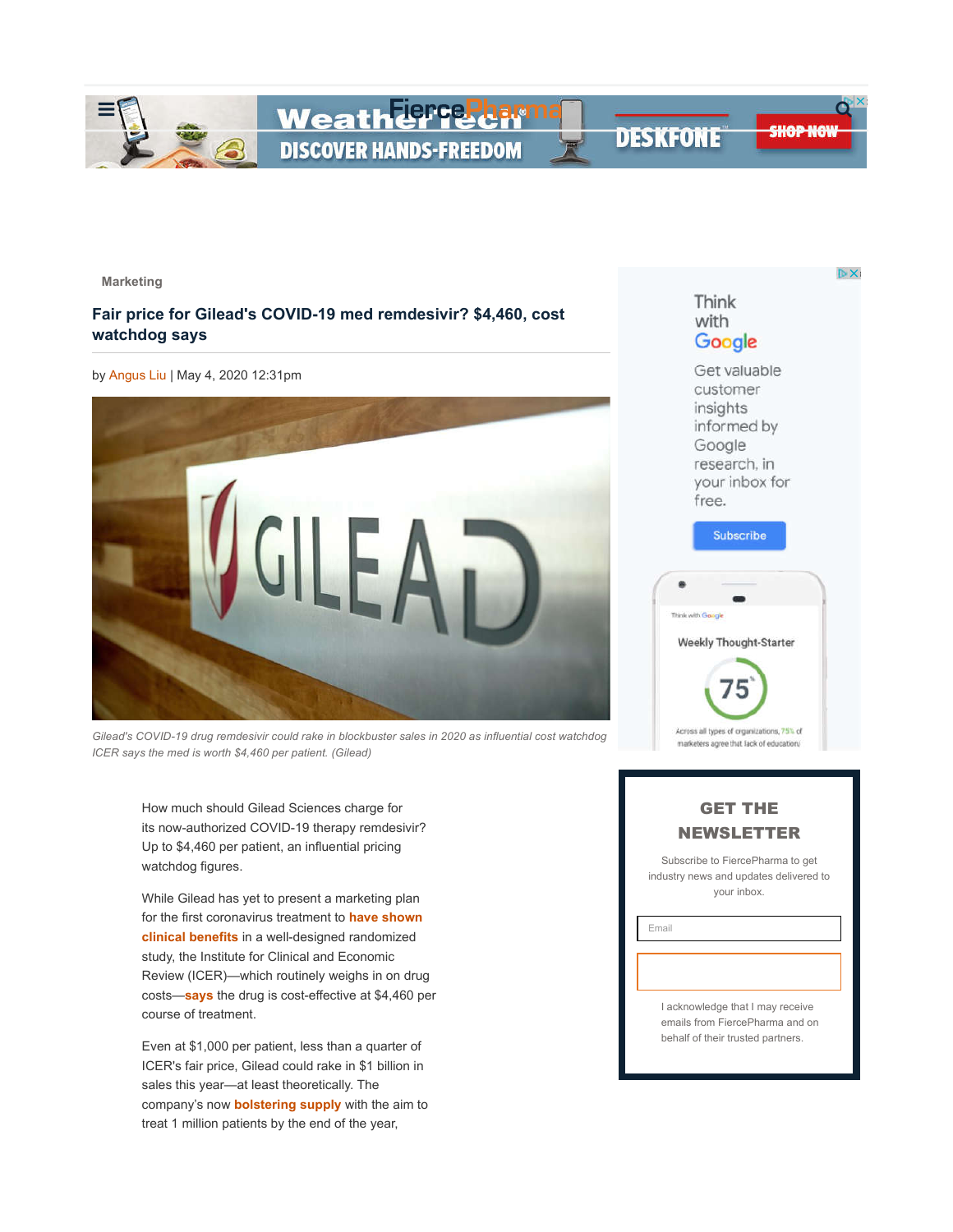# $\equiv$   $_{\text{note.}}$   $\equiv$   $_{\text{note.}}$   $\equiv$   $_{\text{note.}}$

### **WEBINAR**

# **Maintaining Momentum: Applying Recent Regulatory Guidance in the Midst of the Coronavirus**

A panel of CATO SMS experts will review the key issues contained in the emerging Agency Guidance and offer thoughts on what changes and options for sponsors may be seen in the coming months.

**WATCH ON-DEMAND**

For now, Gilead is donating remdesivir to the U.S. government for allocation, and it's pledged to continue giving doses away until its current supply chain is exhausted. That's about 1.5 million doses, the company said. It hasn't detailed its plans for supplying the drug after that, whether in the U.S. or beyond, and hasn't offered any hints on pricing.

A revenue haul of \$1 billion may seem like a lot, but Yee noted that it's dwarfed by the \$6 trillion the U.S. government is doling out to prop up the economy. Plus, the federal Biomedical Advanced Research and Development Authority (BARDA) has committed up to \$483 million to fund the development and manufacturing of Moderna's mRNA vaccine candidate even ahead of clinical results, among other vaccine projects.

Moreover, a \$1,000 tag is "pretty reasonable" given the global context of modern drug pricing, Yee said. "The fact that ICER is typically conservative in all their analyses, and yet they can justify up to \$4,500, seems pretty interesting," he added.

Drugmakers aren't obligated to follow ICER's pricing limits, and they often find themselves at odds with each other. But in an open letter in late March, O'Day **promised** the company will "work to ensure affordability and access" to remdesivir.

## **RELATED: Gilead's remdesivir scores emergency FDA nod in COVID-19 days after big data reveal**

ICER reached the \$4,460-per-course number using a more stringent model than usual.



### **About the Author**



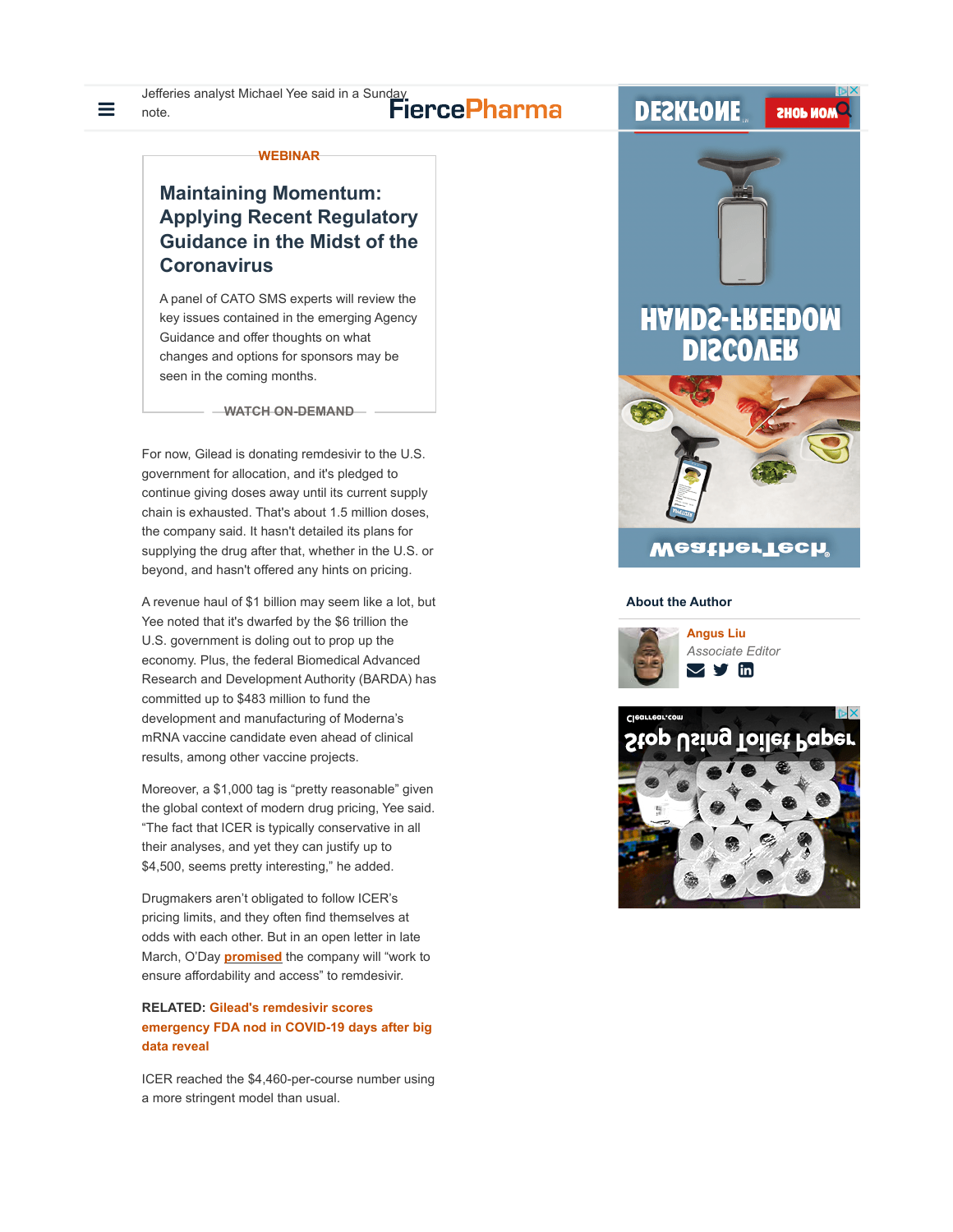For one thing, it didn't account for R&D costs. The

≡

drug was initially developed as part of a collection CCPharma of hepatitis C drug candidates, ICER argues, and Gilead has already recouped those costs by successfully selling other treatments in the area. It's worth noting that the Big Biotech's hepatitis C drug pricing—its first, Sovaldi, launched at a list price of \$1,000 per pill, or \$84,000 per course—raised considerable public anger.

ICER used a cost-effectiveness threshold of \$50,000 per incremental quality-adjusted life-year gained through use of remdesivir, instead of the more commonly used \$100,000/QALY and \$150,000/QALY standards it's applied to other drugs. Against the backdrop of a public health emergency at an enormous scale, a tighter threshold—and hence lower price—is more relevant, the group said.

## **RELATED: Analysts to Gilead CEO: What's your plan to monetize remdesivir?**

ICER also assumed a 10-day course of treatment would cost \$10 to manufacture, based on a study published in the **Journal of Virus Eradication** .

According to data unveiled by the NIH's National Institute of Allergy and Infectious Diseases, remdesivir cut recovery time for COVID-19 patients by four days and offered a small survival benefit of 3 percentage points over placebo.

Gilead hasn't laid out a pricing plan. Its 1.5 milliondose donation could treat 140,000 patients on 10 day regimens. The emergency use authorization also allows for a five-day regimen for less severe patients not on invasive mechanical ventilation and/or ECMO. When pressed by analysts about its commercial plan during a conference call on Thursday, CEO Daniel O'Day said, "we just don't have the answers yet."

One thing is certain: Politicians, pharma critics and public health advocates, as well as other developers of COVID-19 therapies, will be watching closely when Gilead does reveal its commercial plans.

### **Read More On**

**COVID-19 drug prices Gilead Sciences ICER**

Q